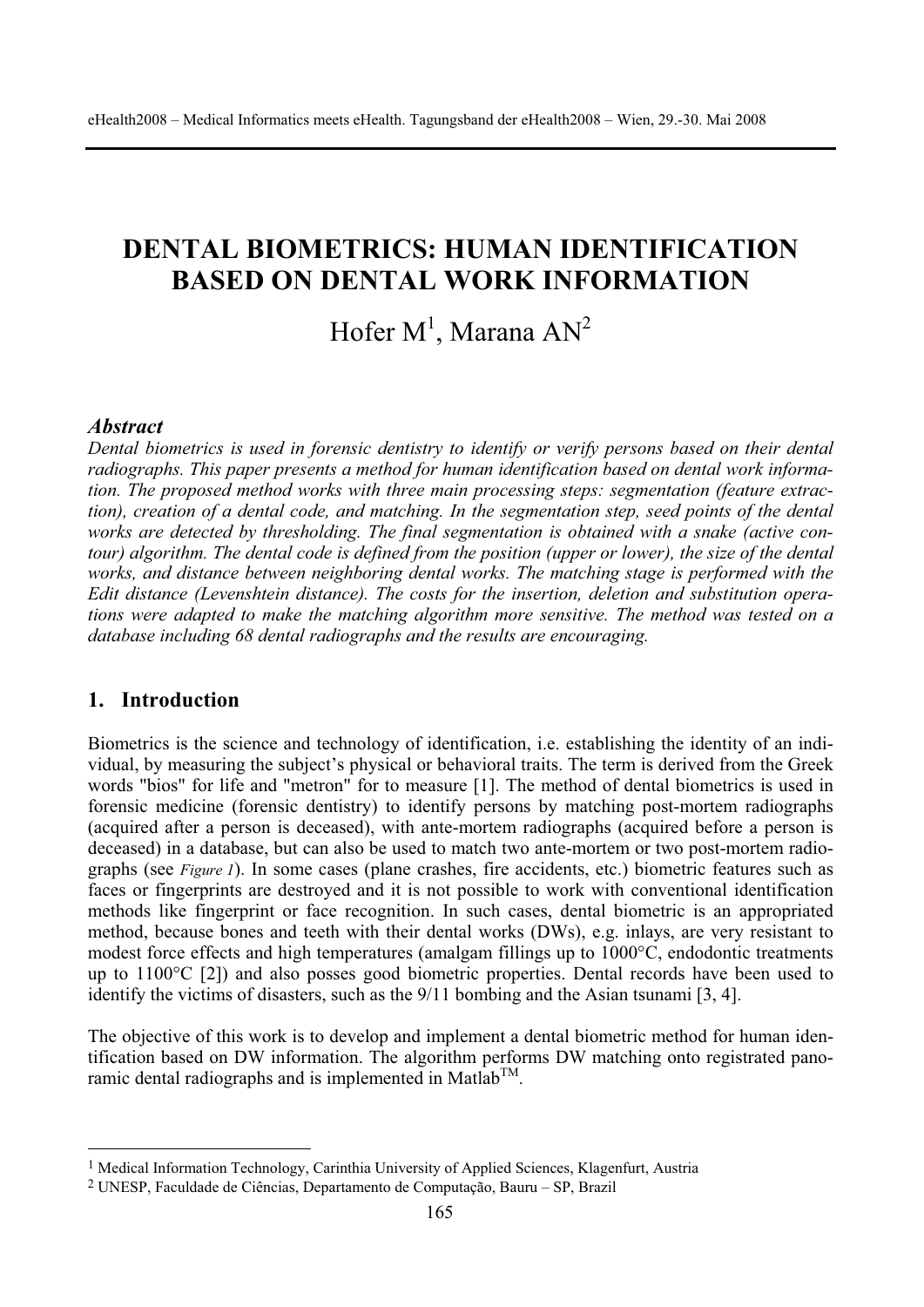

**Figure 1: AM radiographs of the same person. (a) Acquired in the year 2000, (b) Acquired in the year 2003. High dental work similarity in both images can be observed.** 

## **2. Methods**

The proposed method for human identification based on DW information consists of three main processing steps:

- 1) Pre-processing of the dental radiographs (DRs) and segmentation of the DWs.
- 2) Creation of a "dental code" (DC) out of the information of the detected DWs including position (upper or lower jaw), size and distance between neighboring DWs.
- 3) Matching of a particular DC with other DCs in a database.

#### **2. 1. Step 1: Pre-processing and segmentation**

The DR (RGB image) is converted into a gray-scale image and median filtering (size 6x6) is performed to reduce noise in the image. Because of different lightning conditions in the DRs, the image is subdivided into two regions of interest (ROIs): left (ROI 1) and right (ROI 2), see *Figure 2*.



ROI 1 ROI 2 **Figure 2: ROIs in a dental radiograph, left part (ROI 1), right part (ROI 2).** 

The algorithm determines a gray value threshold in the left and the right ROI of the DR. Typically the DWs feature the highest intensities in the image and appear as a distinct, relatively small but pronounced, mode in the upper range of the gray-scale histogram. After smoothing the histogram with a moving average filter, the threshold is set to the gray-value at the location of the left valley at the rightmost mode, which indicates the DWs (see *Figure 3*).

The threshold is used to binarize the gray-value image (see *Figure 4*.). The results of the conversion are used as initial contours for the segmentation stage. Each region represents a possible DW.

A snake (active contour) algorithm [5] is used to perform the final segmentation of the DWs. Snakes can be used to segment objects with fuzzy border contours where traditional edge-detection [6] will fail. Snakes are curves that can move under the influence of internal forces (elasticity and bending forces) coming from within the curve itself and external forces (potential forces) computed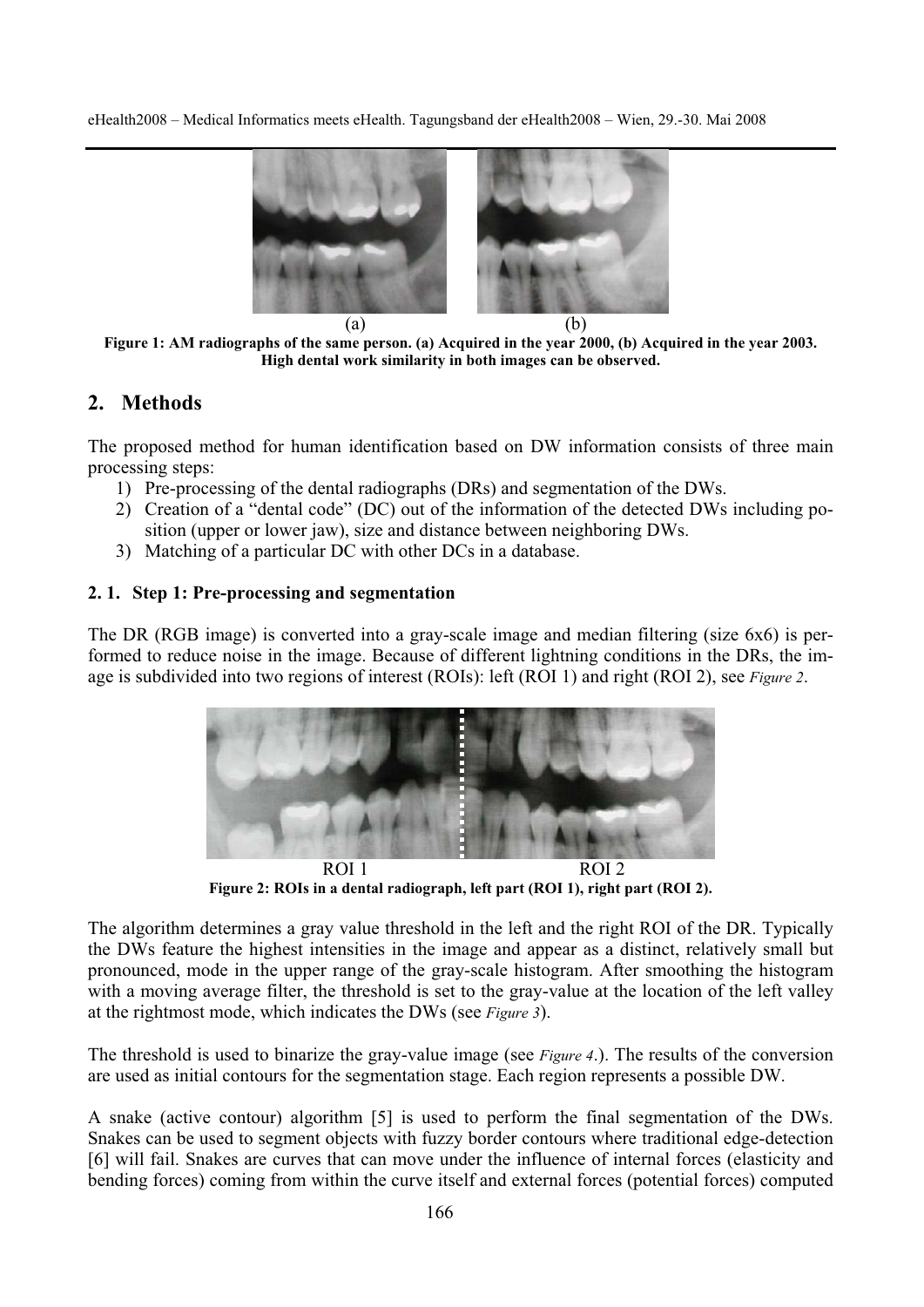from the image data. The internal and external forces are defined so that the final snake will conform to an object boundary [5]. The external force field is computed from the gradient image, as shown in *Figure 5*. A snake needs to be initialized with an initial curve (e.g. circle) and is an iterative procedure which stops after a defined number of iterations. The better the initialization curve, the better the performance of the algorithm and the final segmentation results.



**Figure 3: (a) Histogram of the ROI 2 in image Figure 2, (b) Smoothed version of the histogram with detected threshold (threshold value is 232).** 



**Figure 4: Binary image (ROI 2 in image Figure 2) including possible dental works, e.g. region 1.** 



**Figure 5: (a) Edge map of the intensity image, (b) Gradient of the edge map. The areas in the circles are equal to region 1 in Figure 4.** 

Each DW is segmented with a separate snake. To improve the segmentation and to speed up the algorithm, the initial curves for all DWs are computed from the binary mask. The borders of the detected regions are used as initial curves (see *Figure 6*). The evaluation of the snake method for the final segmentation of a DW contour is shown in *Figure 7*.

Finally, a binary mask of the image, including all detected DWs, is created, which is called dental works mask (DWM).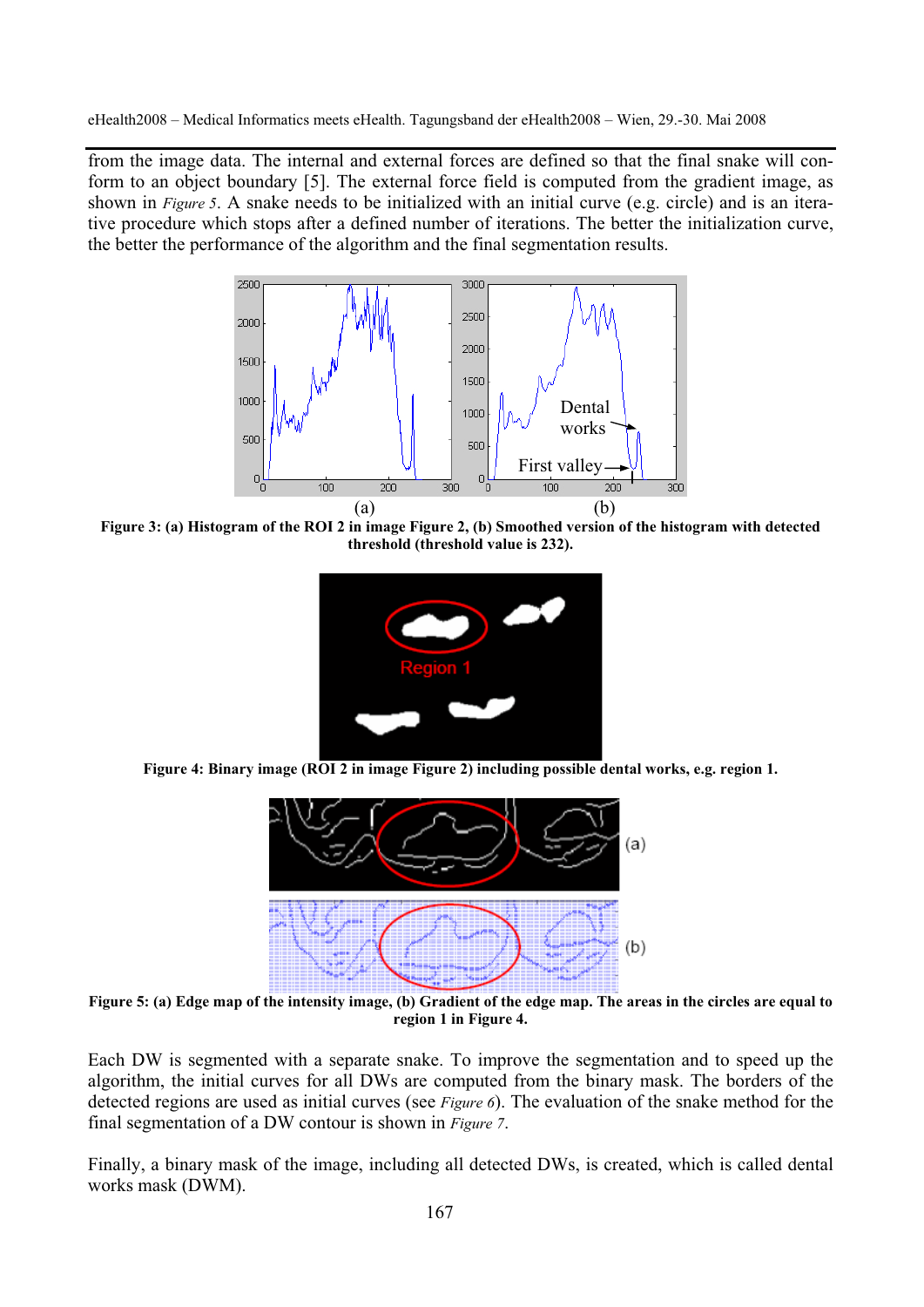

**Figure 6: Initial curve of a snake computed out of the binary image. The border of the region represents the initial curve (region 1 in Figure 4).** 



**Figure 7: Segmentation process (region 1 in Figure 4). (a) Initial curve, (b) Curve trans-formation after 2 iterations, (c) After 5 iterations, (d) Final segmentation result after 30 iterations.** 

#### **2. 2. Step 2: Creation of the dental code**

Based on the DWM, a dental code (DC) is created. The DC incorporates information about the position (upper or lower jaw), the size of the DWs and the distance between two neighboring DWs.

2.2. 1. Location of the dental work

An algorithm was implemented to sort all DWs in the DWM from left to right based on the center of mass point of each individual DW (see *Figure 8*).



**Figure 8: Dental work mask with sorted dental works from left to right.** 

For the DC it is also important to know whether the tooth, where the DW is located, belongs to the maxilla (upper jaw) or to the mandible (lower jaw). Therefore, a border between the maxillary and the mandibular teeth is detected. A stripe in the intensity image is cut with the width of the current region. Next, the intensity sum of all horizontal rows in the stripe is calculated. The highest intensity represents the area of the DW (see *Figure 9*). The algorithm detects the first valley on the left and on the right site of the highest intensity point. The valley with the lower intensity represents the border between the mandibular and maxillary teeth. If the position of this valley is above the DW in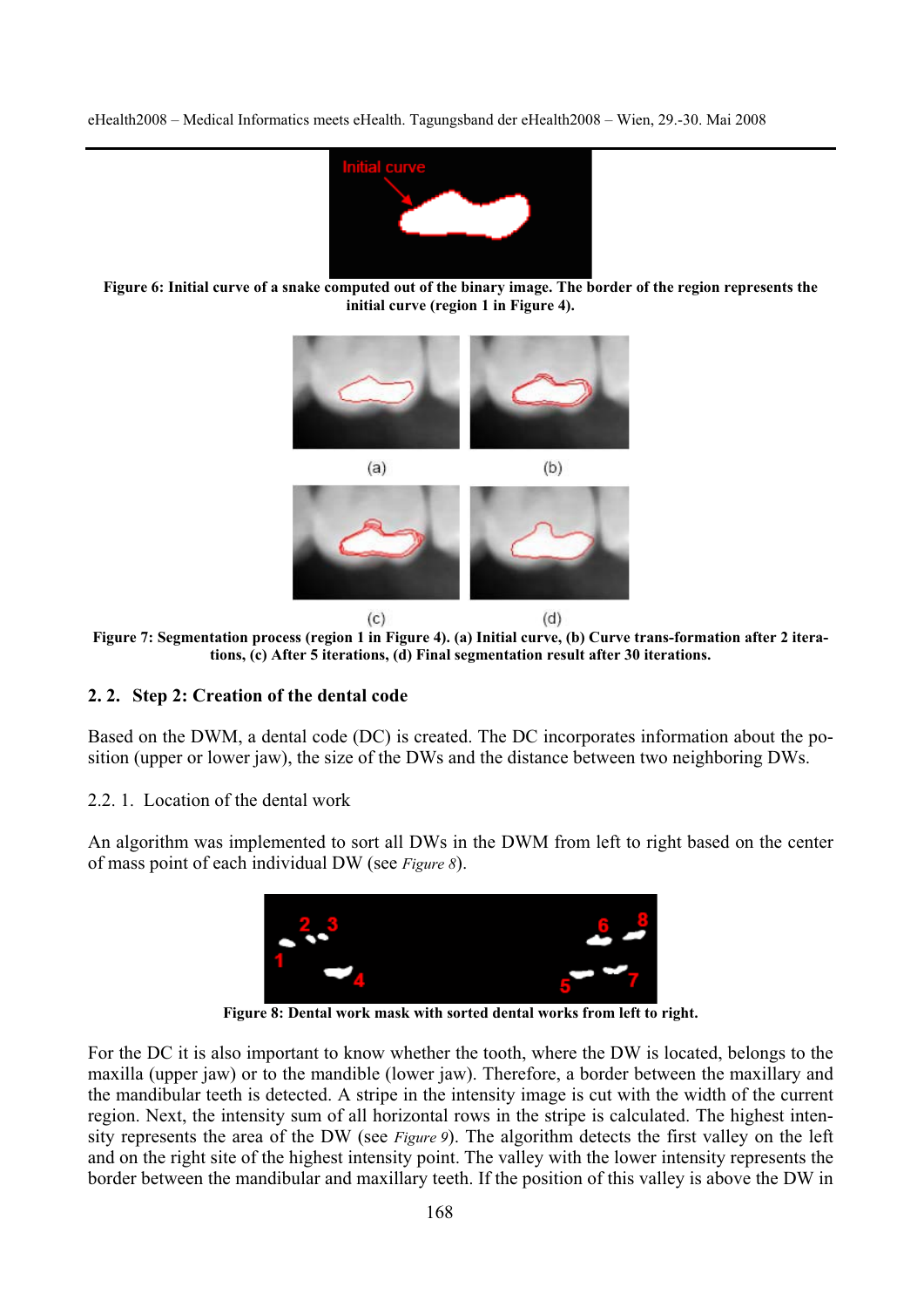the image, the DW belongs to the mandible ("L"). If the position is below the DW, the DW belongs to the maxilla ("U") (see *Figure 9*). The location of the DW is represented in the DC with the letter "L" or "U".



**Figure 9: Cut stripe (region 1 in Figure 4) and sum of intensities; right valley represents lower intensity which indicates that the DW belongs to the maxilla teeth (dental code = "U").** 

2.2. 2. Size of the dental restoration

The proposed method uses registrated DRs. Useful image information, including mandibular and maxillary teeth, is cut and resized to a size of 1000x300 pixels. According to this, the amount of pixels in a DR is always the same, which means that the size of a DW (amount of pixels) is a percentage of the total amount of pixels in the DR. To have a better overview in the DC, the size is multiplied by  $10^3$  (see *Figure 11*).

## 2.2. 3. Distance between two dental works

To make the matching algorithm more sensitive, also the distance (amount of pixels) between two neighboring DWs is included into the DC. The distance is defined by the amount of pixels between the center of mass points of the two DWs. The distance of the leftmost DW (d1) is set to zero to make the algorithm more stable against small deviations in the manually registration of the DRs (see *Figure 10*). The value for the distance is given in percentage of the total width of the DR, which is always 1000 pixels. To have a better overview in the DC, the distance is multiplied by  $10^2$ .



**Figure 10: Distances (d1-d8) between neighboring dental works.**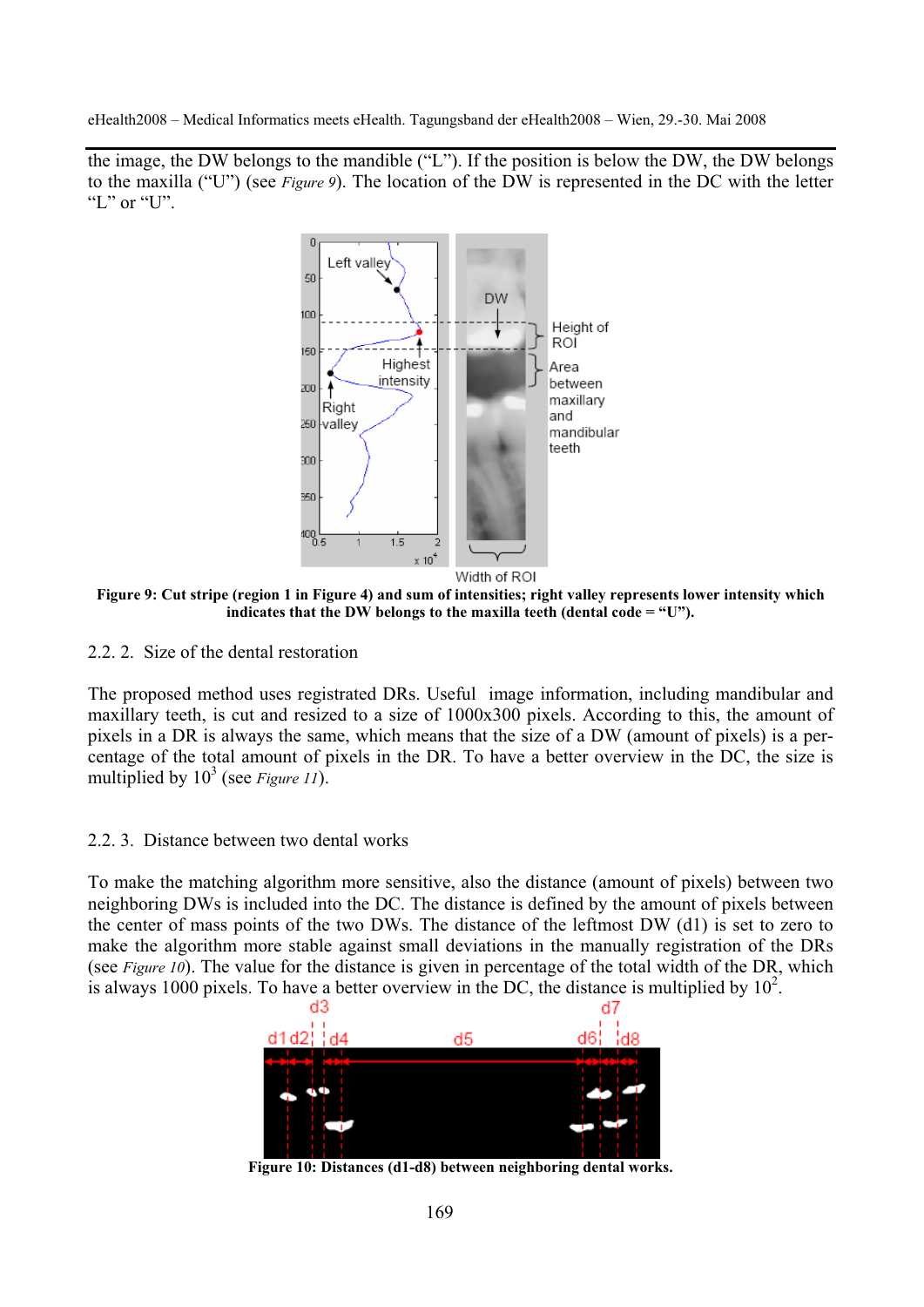Out of this information, the DC is built as follows: At first the location of the DW ("L" or "U"). At second the size of the DWs, and at third the distance between the current DW and the left neighbour DW. An example of a final DC for a DR is shown in *Figure 11*.



DC: "U2.1-0\_U1.207-6\_U1.187-3\_L4.773-3.9\_L3.063-60.6\_U3.893-4.4\_L2.86-4\_U3.093-4.9\_" **Figure 11: Final dental code of a dental radiograph.** 

#### 2.2. 4. Step 3: Matching

After the DC is created, it can be compared to other DCs in a database. These can be different codes of the same person or codes of different persons. Matching between radiographs of the same subject is called "genuine matching" and matching between radiographs belonging to different subjects is called "impostor matching".

An algorithm was implemented which works with the "Edit distance" (Levenshtein distance). The Edit distance is often used to compare gene sequences or strings. The Edit distance between two strings is given by the minimum number of operations needed to transform one string into the other, where an operation is an insertion, deletion, or substitution [7]. Every operation is associated with certain costs. Because of the structure of the DC, it was necessary to restructure the algorithm of the Edit distance. Not only the letters "U" and "L" have to be compared, but also the size of the DWs and the distance between neighboring DWs. The costs of the operations insertion, deletion, or substitution were adapted to improve the results of the matching algorithm. In the case of insertion and deletion, the matching cost is 60 (see *Table 1*). In the case of substitution, the cost for comparing two DWs is given by the sum of two costs: (i) the cost of comparing the size and (ii) the cost of comparing the distance of two DWs.

If the compared sizes differs more than 100%, the cost is set to 25. In the other case, the cost for comparing the size is set according to the percentage difference of the two compared DWs (see *Table 1*). If the compared distances differs more than 15%, the cost is set to 25. In the other case, the cost for comparing the distances is set according to the percentage difference of the two compared DWs (see *Table 1*).

# **3. Results**

A database including 68 DRs was used in the experiments to evaluate the proposed dental biometric method: a pair of DRs for 22 subjects (44 radiographs) plus a single DR for other 24 subjects. For the 22 subjects with two radiographs, their oldest DRs were considered as AM (ante-mortem) radiographs and their newest DRs were considered as PM (post-mortem) radiographs. For the 24 subjects with only one radiograph, the DRs were considered as AM radiographs. The images were manually registrated to obtain comparable conditions. In cases of over- or under segmentation of the DWs, the segmentation result had to be corrected manually (see *Figure 12*). Also, if DWs are not detected by thresholding, a ROI has to be selected manually in the DR to perform local thresholding. Segmentation results of two distinct DRs and their corresponding DCs are shown in *Figure 13*.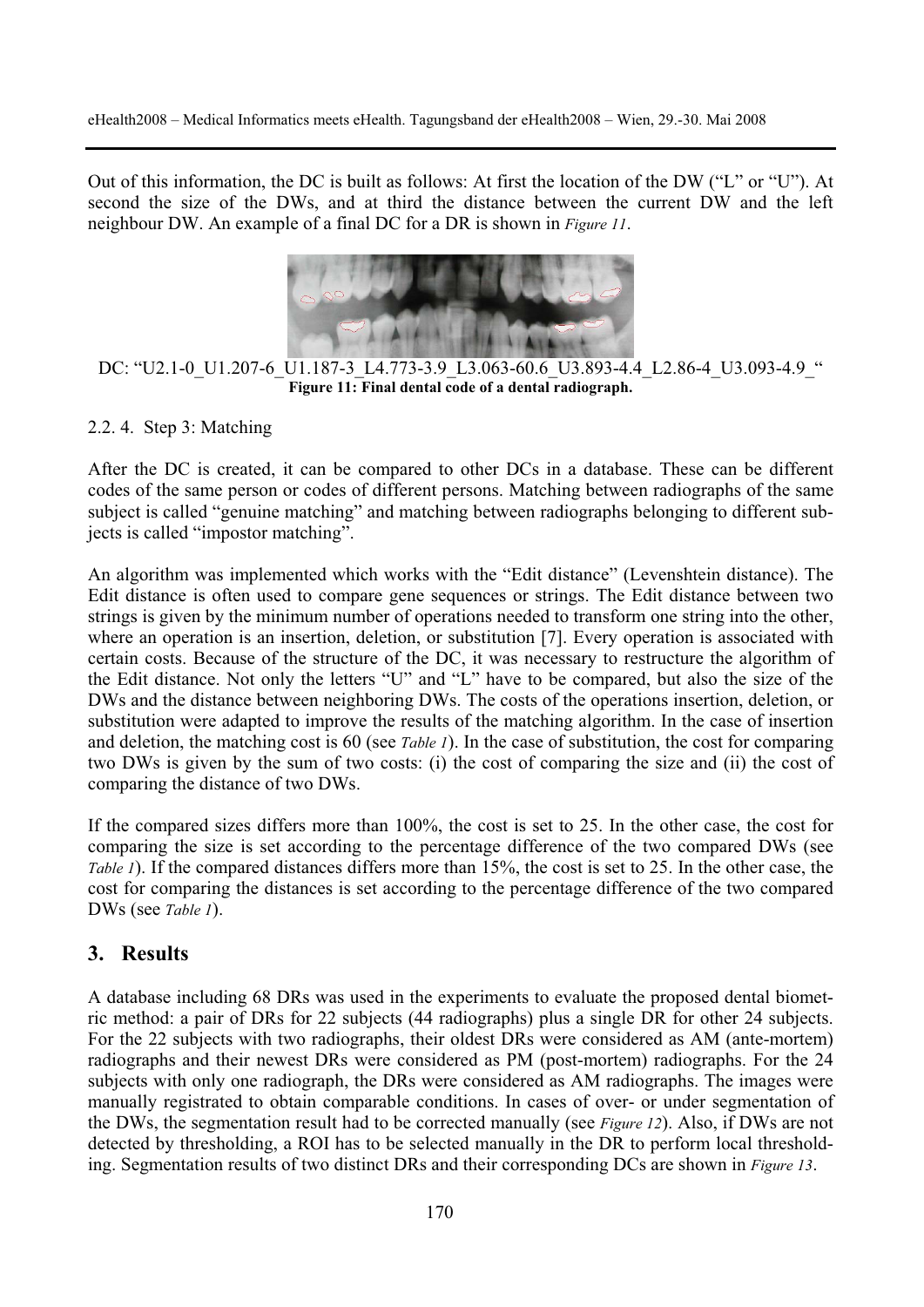| peration     | Cost                                                                                                                                                                                                                                                                                              |
|--------------|---------------------------------------------------------------------------------------------------------------------------------------------------------------------------------------------------------------------------------------------------------------------------------------------------|
| insertion    | 60                                                                                                                                                                                                                                                                                                |
| deletion     | 60                                                                                                                                                                                                                                                                                                |
| substitution | Comparing the size:<br>0, difference between $0.10\%$<br>1, difference between 1020%<br>10, diff. between 90100%<br>25, difference $> 100\%$<br>Comparing the distance:<br>0, difference between $0.1\%$<br>1. difference between 12%<br>15, difference between 14.15%<br>25, difference $> 15\%$ |

**Table 1: Costs for insertion, deletion and substitution in the Edit distance.** 



**Figure 12: Example of over-segmentation (areas in the circle).** 



DC: "U6.997-19.5 L6.147-0.1 U9.523-60 "



0.1\_L0.947-6.5\_U1.453-0.5\_L0.953-5.1\_U1.233-0.5 U0.273-25.2 U0.937-9.7 U1.287-5.6 L2.67-4.1 U2.927-3.5 L3.733-6.8 U1.913-1.6 "

**Figure 13: Segmentation results of two dental radiographs of different subjects including their dental codes.**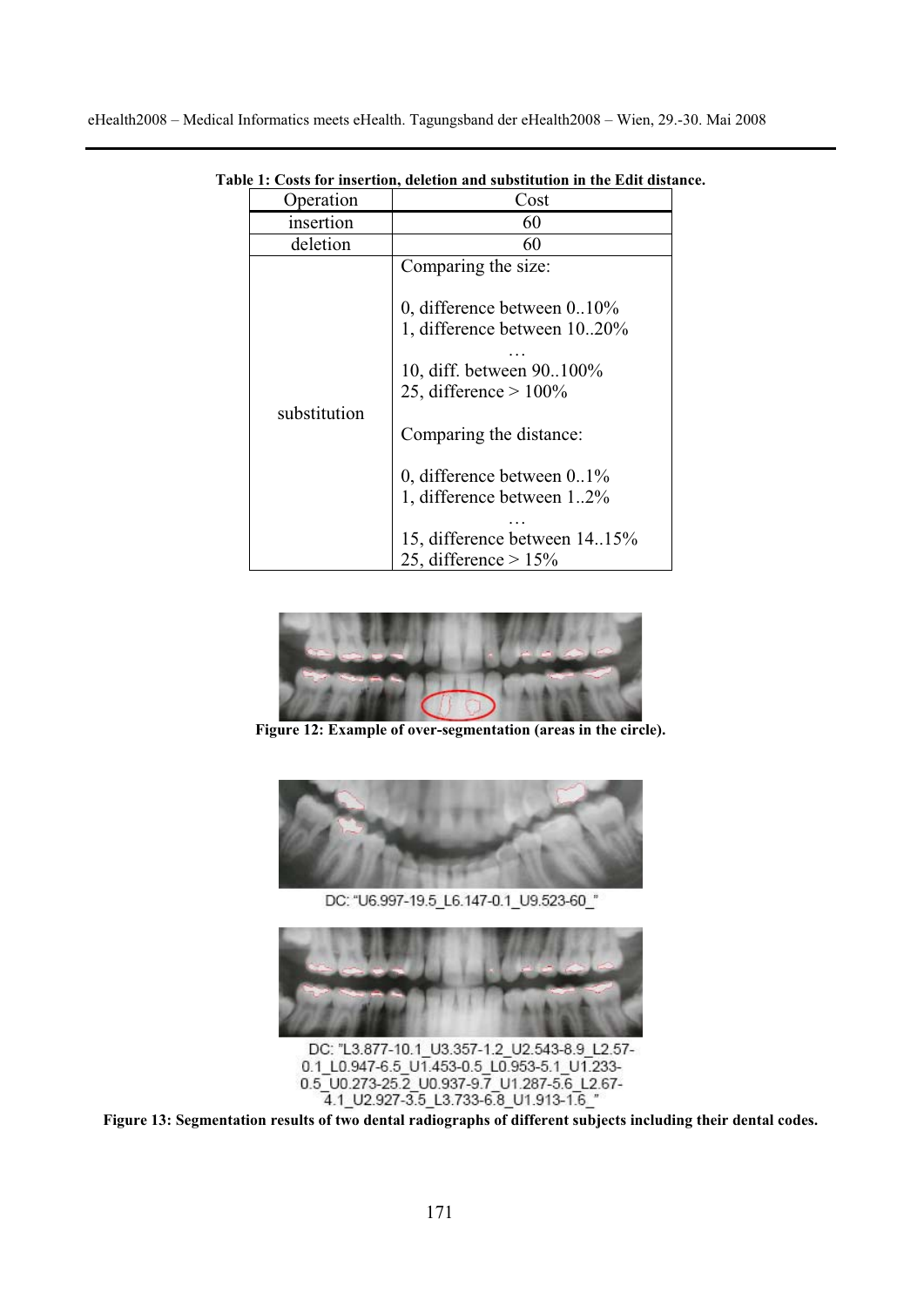

**Figure 14: ROC curve, input data: 44 DRs (22 pairs of genuine DRs). EER is 11%.** 

To test the matching performance of the method, an algorithm was implemented to compare DRs of the genuine class (two radiographs of the same person) and DRs of the impostor class (two radiographs of different persons). *Figure 14* shows a receiver operating characteristic (ROC) curve, which plots the false acceptance rate (FAR) versus the false rejection rate (FRR) for different threshold values. It is possible to observe in the ROC curve that the proposed method obtained 11% of equal error rate (EER) for the used database, a good result. The equal error rate (EER) is the value where the FAR is equal to the FRR. The lower the EER, the better is the performance of the biometric system [8,9].

*Figure 15* shows the accuracy curve obtained when the 22 PM radiographs were matched to the 46 AM radiographs of the database. Using the top-1 retrieval, the accuracy was  $19/22$  (=  $86\%$ ). Using top-8 retrievals, the retrieving accuracy was 95%. The accuracy reached 100% when the top-11 retrievals were used.



**Figure 15: Accuracy curve obtained when 22 subjects were identified from 46 possible identities.** 

In our experiments, the proposed segmentation method performed accurate segmentation onto good quality DRs. If the quality of the DR was not good, the automatic segmentation failed and some human intervention had to be done.